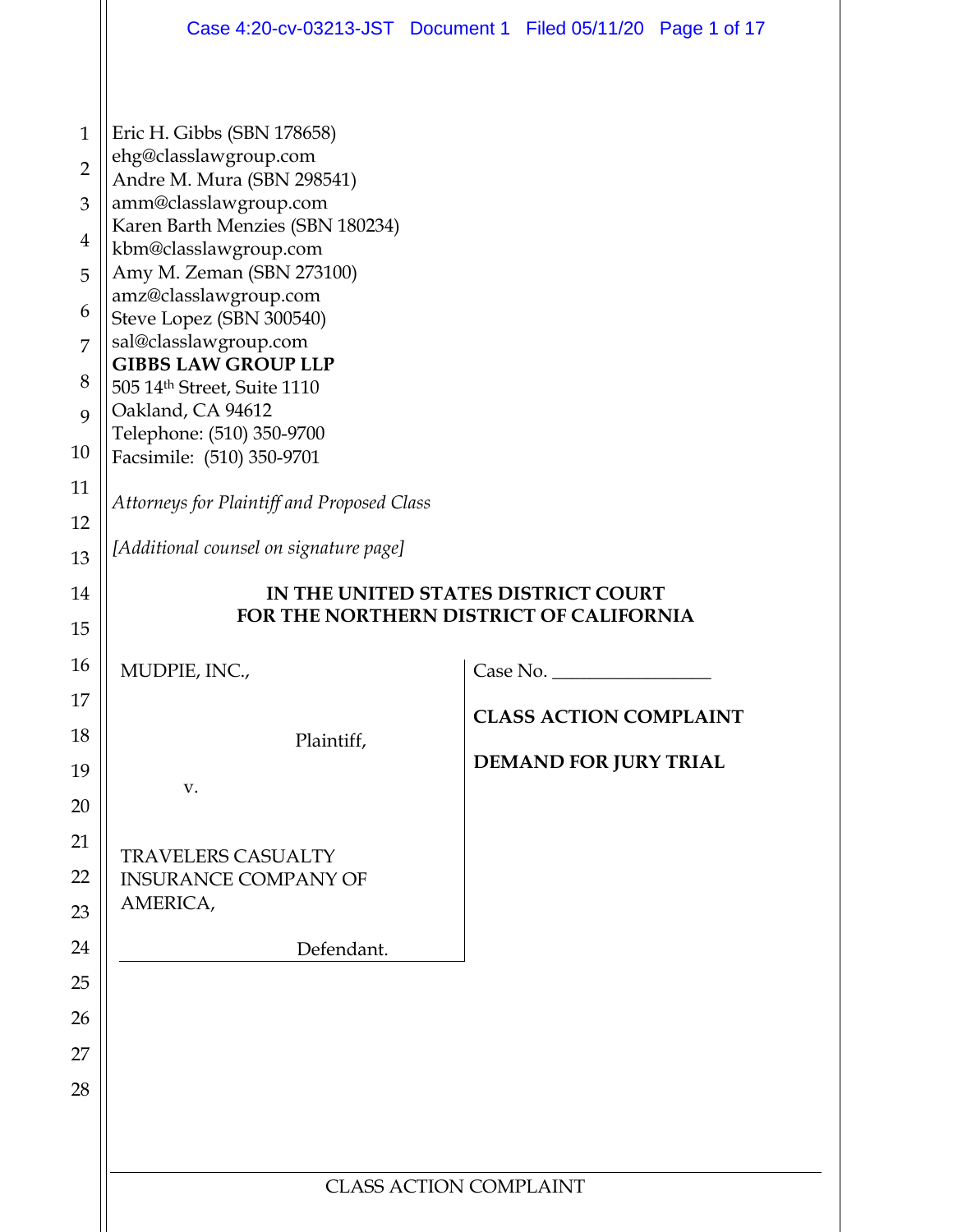Plaintiff Mudpie, Inc., individually and on behalf of all others similarly situated, files suit against Travelers Casualty Insurance Company of America and alleges as follows:

### **INTRODUCTION**

1. Since March 19, 2020, California's "Stay at Home" order has instructed all 40 million California residents to remain at home, with certain exceptions. Though lifesaving, this mandate, which remains in place, ends in-house service at California retailers. This is not merely causing severe financial distress for retailers and their employees; such closures threaten the viability of California's retail industry.

2. Plaintiff's store Mudpie in San Francisco, California is among the thousands of retailers that have been forced by State orders to cease operations as part of the Stay at Home order. Mudpie and many California retailers—none of whom bear fault for statewide closures—were responsible business stewards, thus paying for business interruption insurance to protect against a situation like this.

3. But insurance companies operating in California—despite collecting premiums for such risks—are categorically denying claims from retailers arising from California's mandated interruption of business services. Those denials are often made with little or no investigation and without due regard for the interests of insureds.

4. Indeed, form letters denying coverage for such losses appear to rest on crabbed readings of coverage language and overbroad readings of exclusions. That gets insurance law exactly backwards—and raises the specter of bad-faith denials.

5. Mudpie's experience is no different. It has dutifully followed California's mandates. Facing serious financial harm, it has filed a claim with Travelers for business interruption coverage.

6. Travelers swiftly denied the claim. Though its reasons are cursory, the denial appears to be based on an unreasonable reading of its policy, which tracks form policies issued throughout California on a take-it-or-leave-it basis.

7. That leaves the Mudpie in financial straits—precisely the situation it sought to avoid when it obtained coverage for business interruptions.

1

2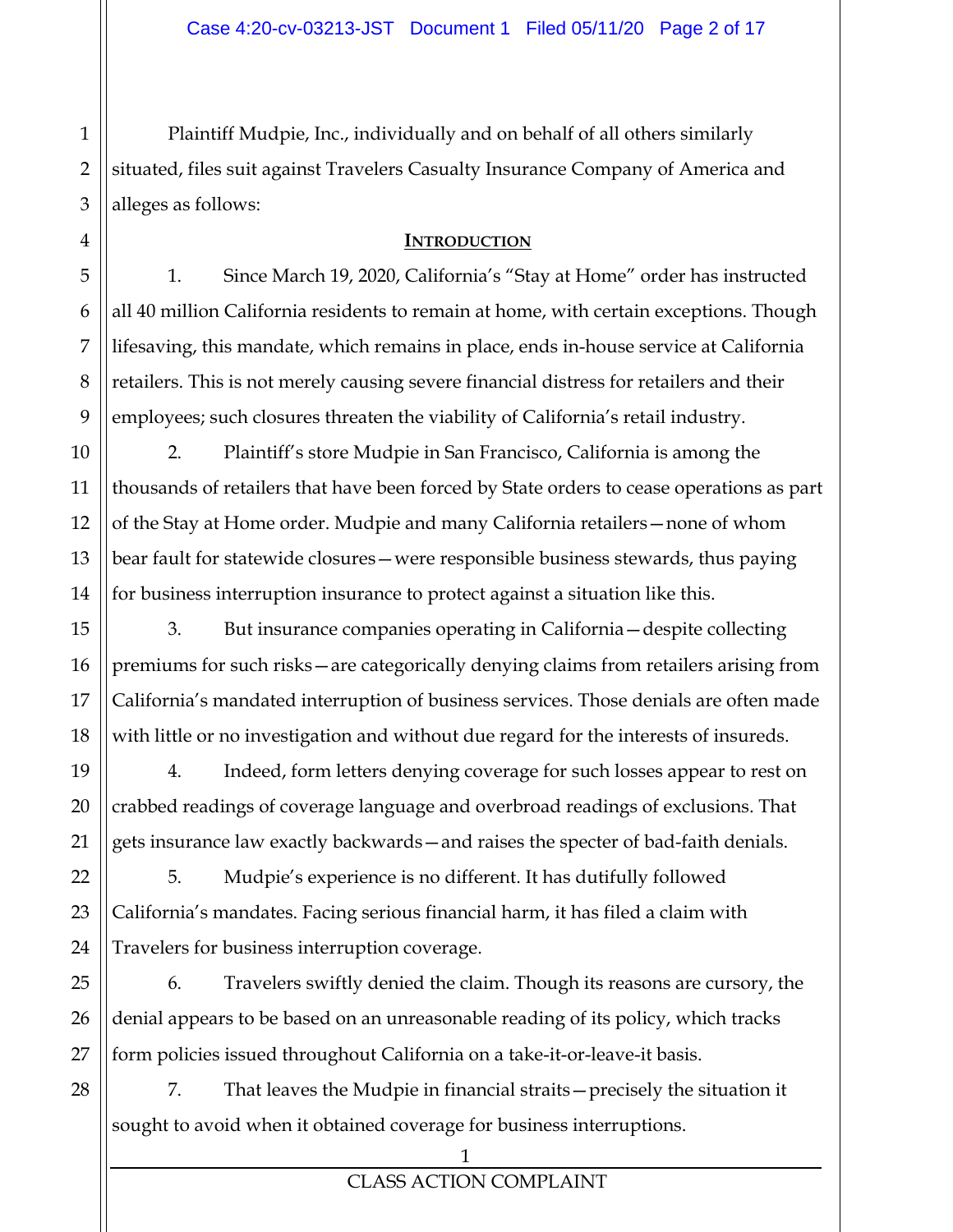1 2 8. Mudpie and other retailers bought full-spectrum, comprehensive insurance for their *businesses* – not just for damage to their physical premises and equipment. And for good reason. Insurance coverage is important, if not vital for small businesses.

9. Mudpie and other California retailers reasonably believed they had comprehensive coverage that would apply to business interruptions under circumstances like these, where they have done everything right to protect their businesses and the public. But insurance companies like Travelers are cutting those lifelines – despite having pocketed significant premiums for such relief.

10. Plaintiff thus brings this action, on behalf of itself and other California retailers, seeking declaratory relief, insurance coverage owed under Travelers' policy, and damages.

#### **PARTIES**

11. Plaintiff Mudpie, Inc. is a corporation formed under the laws of California. Its principal place of business is San Francisco, California.

12. Defendant Travelers Casualty Insurance Company of America is a corporation organized under laws of Connecticut with its principal place of business in Hartford, Connecticut. At all relevant times, Travelers operated in California, including in San Francisco.

# **JURISDICTION AND VENUE**

13. This Court has subject matter jurisdiction over this action under 28 U.S.C. § 1332(d)(2) because this is a class action wherein the amount in controversy exceeds the sum or value of \$5,000,000, exclusive of interest and costs, there are more than 100 members in the proposed class, and at least one member of the class is a citizen of a state different from Defendant.

14. This Court has personal jurisdiction over Defendant, because Defendant conducts business in San Francisco, California.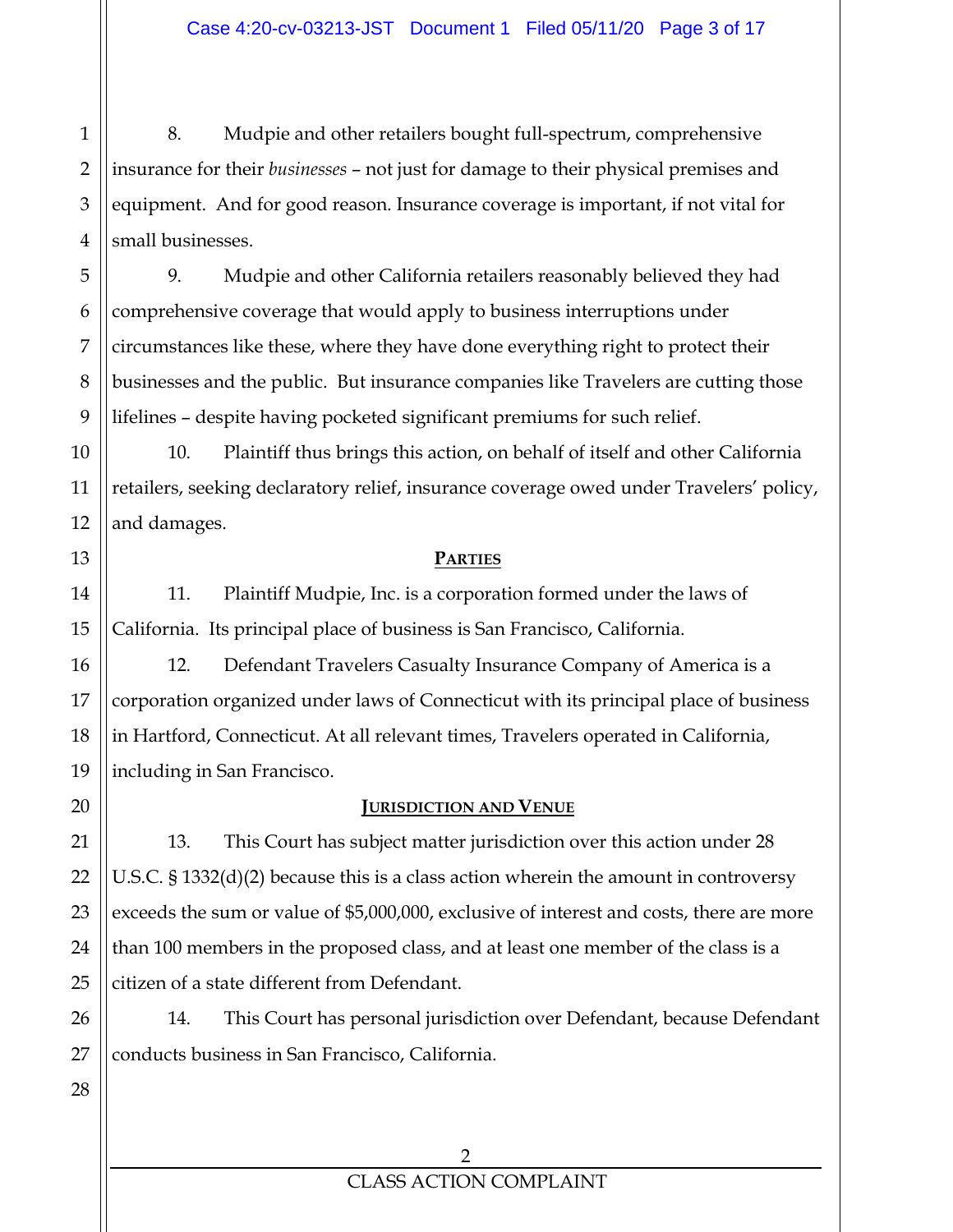1 2 3 15. Venue is appropriate in this Court pursuant to 28 U.S.C. § 1391(b) as a substantial part of the events or omissions giving rise to the instant action occurred in San Francisco, California.

### **INTRADISTRICT ASSIGNMENT**

16. Assignment to the San Francisco Division would be proper because Defendant has conducted business there and a substantial part of the events or omissions which give rise to the claims alleged herein occurred in San Francisco.

## **FACTUAL BACKGROUND**

17. In January 2020 early media reports documented an outbreak of a novel strain of coronavirus – COVID-19 – in Wuhan, China. By late January, it was generally understood in the scientific and public health communities that COVID-19 was spreading through human-to-human transmission and could be transmitted by asymptomatic carriers.

18. On January 30, 2020, reports of the spread of COVID-19 outside China prompted the World Health Organization to declare the COVID-19 outbreak a "Public Health Emergency of International Concern."

19. On March 11, the World Health Organization declared COVID-19 a global health pandemic based on existing and projected infection and death rates and concerns about the speed of transmission and ultimate reach of this virus.

20. Public health officials have recognized for decades that nonpharmaceutical interventions (NPIs) can slow and stop the transmission of certain diseases. Among these are screening and testing of potentially infected persons; contact tracing and quarantining infected persons; personal protection and prevention; and social distancing. Social distancing is the maintenance of physical space between people. Social distancing can be limited – *e.g.*, reducing certain types of conduct or activities like hand-shaking – or large-scale – *e.g.*, restricting the movements of the total population.

21. A lack of central planning, shortages of key medical supplies and equipment, and the unfortunate spread of misinformation and disinformation about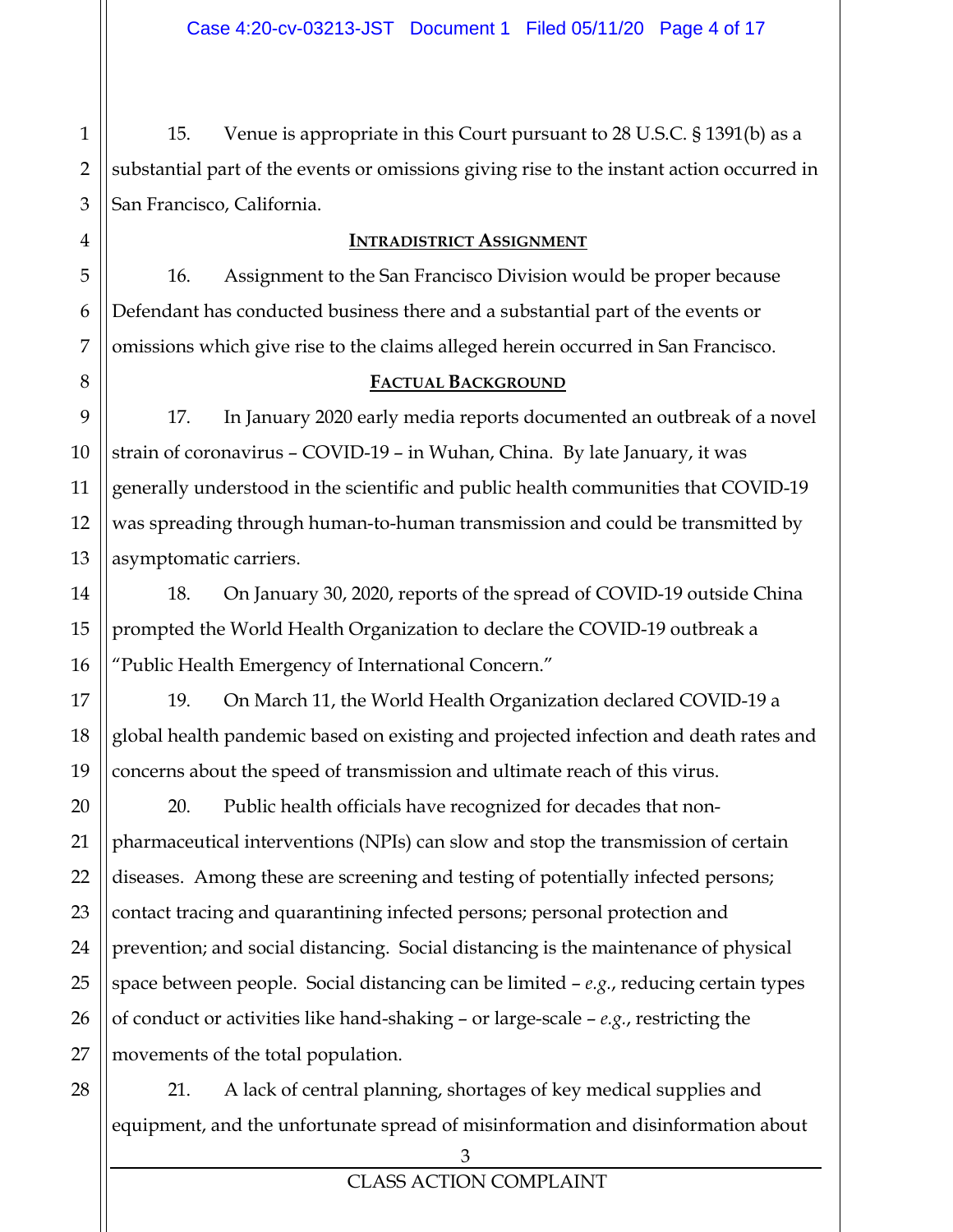1 2 the risks of COVID-19 has led to widespread confusion, unrest, and uncertainty regarding the likely trajectory of this pandemic and the appropriate counter-measures necessary to mitigate the damage it could potentially cause.

22. Beginning in late February, public health officials began advising various governments around the world that one of the most disruptive NPIs – population-wide social distancing – was needed to stop the transmission of COVID-19. Suddenly schools, offices, public transit, restaurants, bars, music venues, and shops -- densely occupied spaces, heavily traveled spaces, and frequently visited spaces – were likely to become hot-spots for local transmission of COVID-19.

23. By mid-March, that advice was being implemented by state and local governments across the United States. In many respects, California led the way, becoming one of the first states to order widespread closures.

24. California's Governor Gavin Newsom, on March 12, 2020, issued a statewide directive known as the Safer at Home order: "All residents are to heed any orders and guidance of state and local public health officials, including but not limited to the imposition of social distancing measures, to control the spread of COVID-19."

25. Following closely on the heels of local closure orders, including in San Francisco, on March 19, 2020, the Governor issued another series of mandates (the Stay at Home Order)—which remain in effect to date—requiring retailers to cease inperson services, though curbside sales or by delivery are now permitted.

# **PLAINTIFF'S EXPERIENCE**

26. Plaintiff operates a retail store called Mudpie in San Francisco, California. Mudpie sells fine children's clothing, toys, housewares, books, and other goods in a Victorian shop in San Francisco's historic Fillmore district.

27. Mudpie has complied with all applicable orders of California state and local authorities. Compliance with those orders has caused direct physical loss of Mudpie's insured property in that the property has been made useless and/or uninhabitable; and its functionality has been severely reduced if not completely or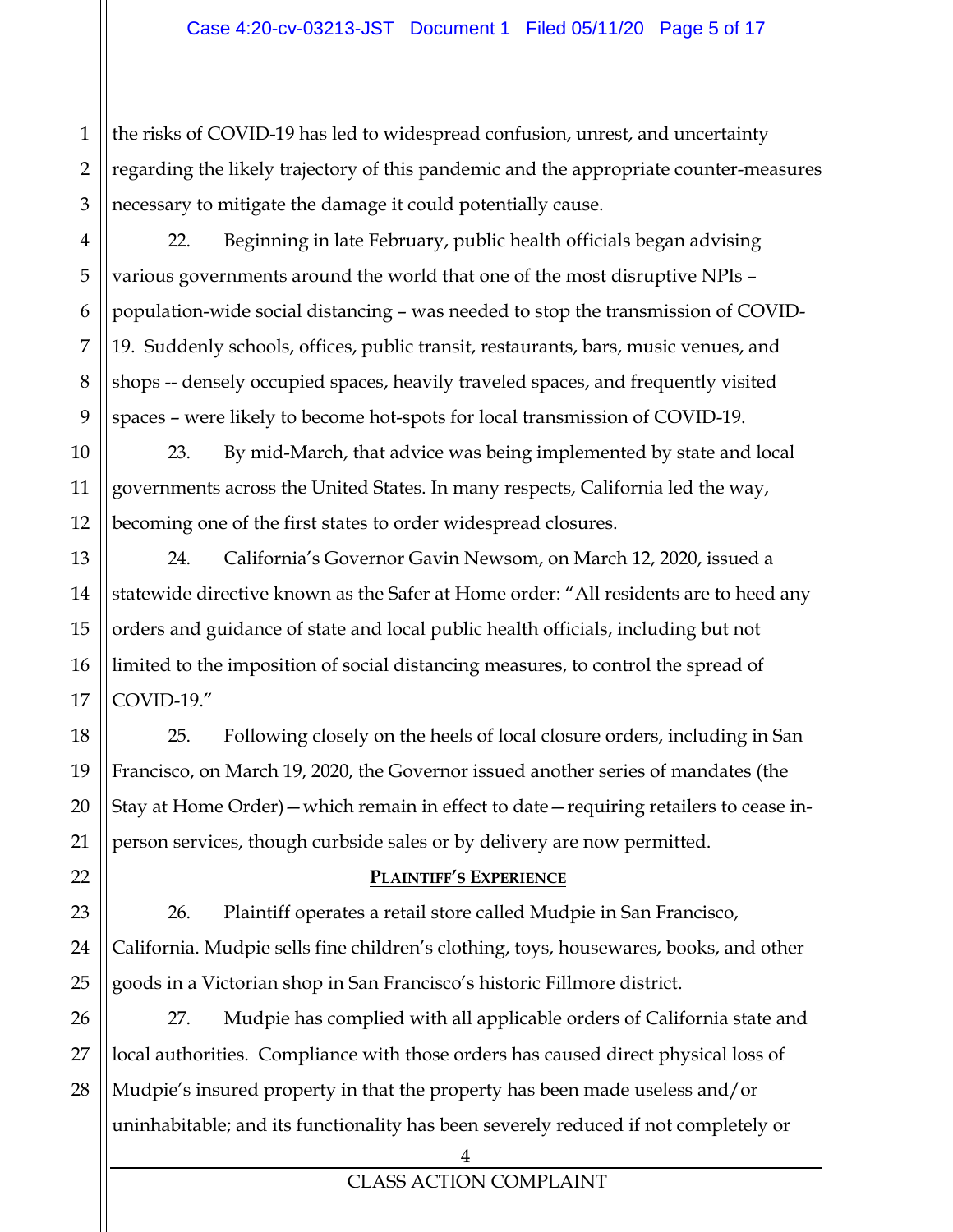1 nearly eliminated.

2

3

28. The impact of these orders is felt not simply in their direct application to Mudpie's operations, but also in their application to neighboring businesses and properties, whose property has suffered similar direct physical loss as a result.

29. Even when California relaxes or revokes its mandates, Mudpie will encounter continued loss of business income due to those orders because, in issuing those orders, government officials have stated that densely occupied public spaces are dangerously unsafe, and continuing to operate the shop in the same manner as before could expose Mudpie to the risk of contaminated premises as well as exposing customers and workers to transmission and infection risks.

30. Plaintiff purchased comprehensive commercial liability and property insurance from Travelers to insure against risks the business might face. Such coverage includes business income with extra expense coverage for the loss, as well as additional "civil authority" coverage. The coverage excludes loss "caused by or resulting from" virus or bacteria. Once triggered, the policy pays actual losses sustained for the business income and extra expense coverage.

31. To date, Plaintiff has paid all of the premiums required by Travelers to keep its policy in full force. These premiums have totaled many thousands to date.

32. On or about April 27, 2020, Plaintiff reported a loss of business income as of March 16, 2020, under Policy 680-1G147295.

33. On or about May 6, 2020, Travelers denied Plaintiff's claim for coverage. In a cursory denial letter, Travelers took the position that "[b]ecause the limitations on your business operations were the result of the Governmental Order, as opposed to 'direct physical loss or damage to property at the described premises' . . . this Business Income and Extra Expense coverage does not apply to your loss." Although Mudpie's policy also included civil authority coverage and while Travelers acknowledged that a civil authority had prohibited access to Mudpie's premises, it stated that "the Governmental Order that affected your business was not issued due to 'direct physical loss of or damage to property." Travelers further stated that the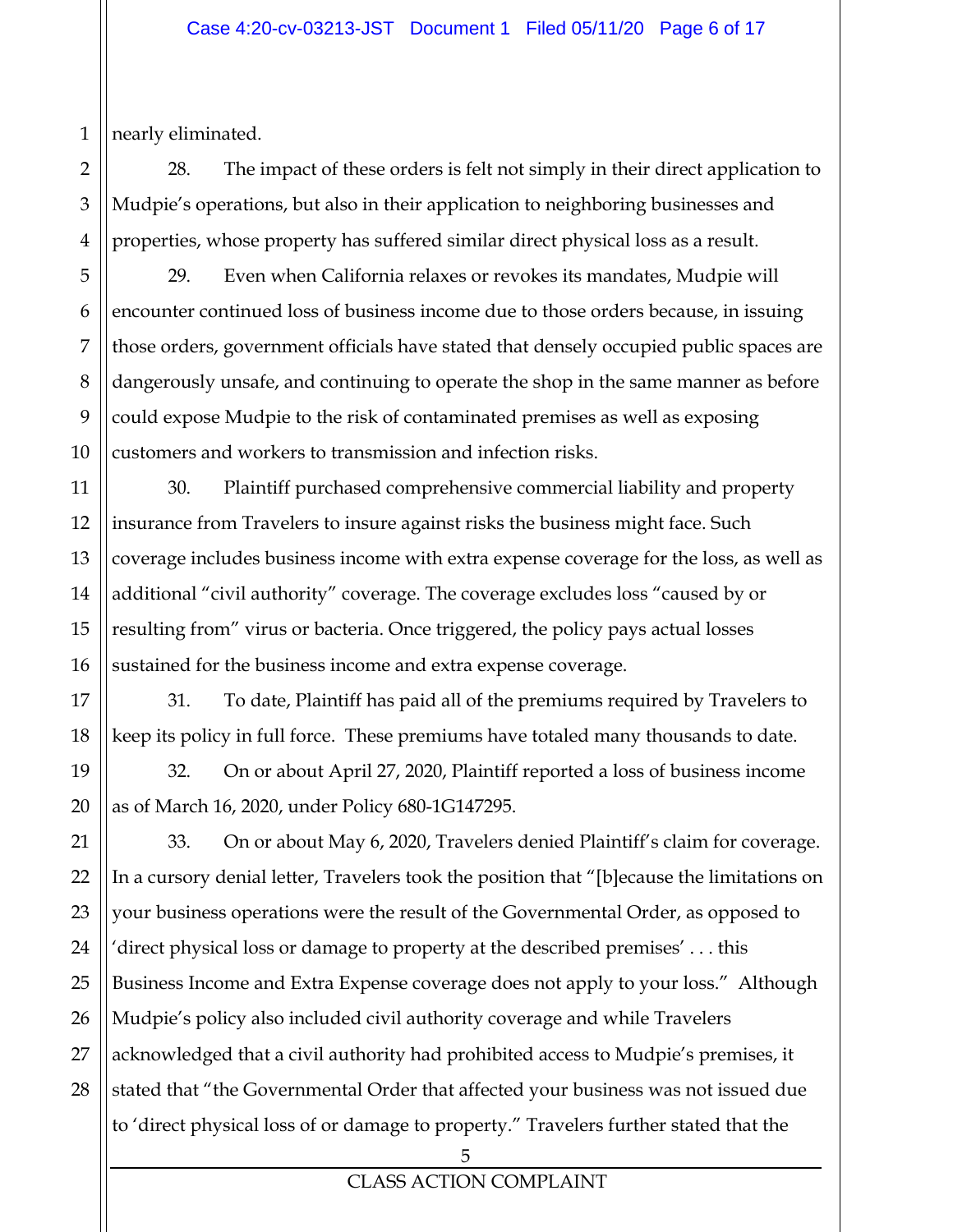1 policy included "an exclusion for 'loss or damage caused by or resulting from any virus' – such as the COVID-19 virus."

34. Travelers' denial letter, on information and belief, appears to be a form letter sent in response to business interruption claims arising from California's Stay at Home orders.

35. Travelers' denial is contrary to the terms and conditions of the policy and applicable law, which gives effect to plain language, construes ambiguity in favor of coverage, and narrowly construes exclusions, the applicability of which insurers have the burden of proving.

36. Travelers' denial of coverage breached its obligation and responsibility to provide coverage available through the policy to Plaintiff due to its covered loss of business income because its premises are unusable and uninhabitable and have lost all function.

37. As a result, Travelers' denial of coverage and breach of the insurance policy it issued, Plaintiff has suffered and will continue to suffer damages.

38. A declaratory judgment determining that the coverage provided under the policy and an order that such coverage is owed will prevent Plaintiff and Class members from being wrongfully left without vital coverage acquired to ensure the survival of its businesses in these circumstances. As a result of the Stay at Home orders, Plaintiff has incurred and continues to incur a substantial loss of business income and additional expenses covered under the policy.

#### **CLASS ALLEGATIONS**

39. Plaintiff re-alleges and incorporates by reference herein all of the allegations contained above.

40. Business insurance policies purchased by small businesses like Mudpie are not individually negotiated. At most, the prospective policyholder may elect to add specialized coverage options to a basic business insurance policy. But the substantive terms are set unilaterally by the insurer.

41. Plaintiff's policy includes common terms and phrases widely used by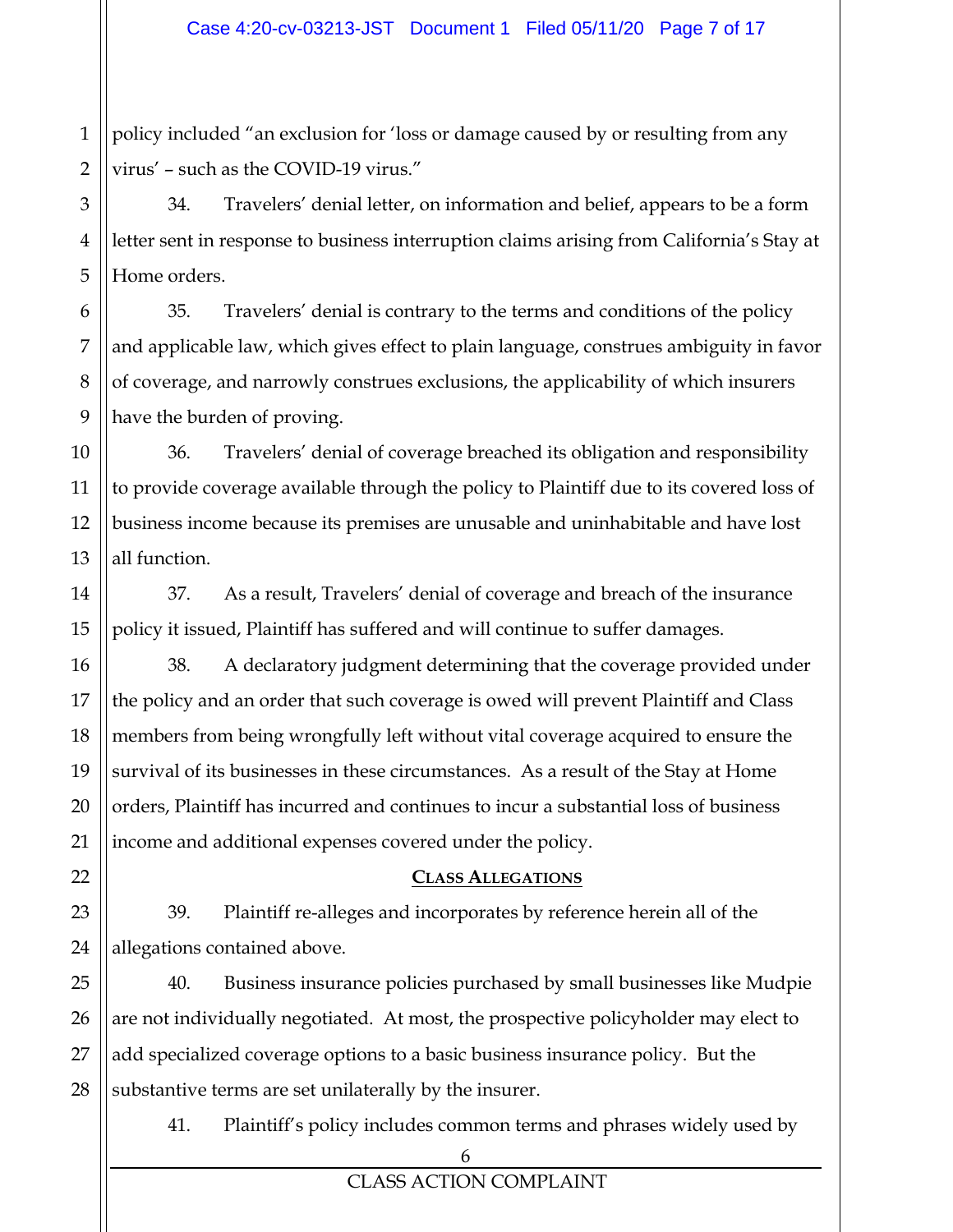1 the insurance industry. The insurance industry typically hews closely to standardized insurance policy forms in addressing property and liability risks, and Defendant did so here.

42. As the impact of the COVID-19 pandemic is emerging, leading insurance industry associations have publicly stated that such standard business insurance policies do not provide any coverage for the business losses related to public health orders like the Stay at Home orders imposed by California. The denial letter received by Plaintiff—issued without any investigation at Mudpie's premises and shortly after a claim was filed—appears to be a form letter that, on information and belief, is sent automatically to any such business with comprehensive business insurance that files a claim at this time.

43. Pursuant to Fed. R. Civ. P. 23(b)(2), 23(b)(3), and 23(c)(4), Plaintiff brings this action on behalf of itself and the following Class (the "Class"): All retailers in California that purchased comprehensive business insurance coverage from Defendant which includes coverage for business interruption, filed a claim for lost business income following California's Stay at Home order, and were denied coverage by Defendant.

44. Excluded from the Class are Defendant, any entity in which Defendant has a controlling interest, and Defendant's officers, directors, legal representatives, successors, subsidiaries, and assigns. Also excluded from the Class are any judge, justice, or judicial officer presiding over this matter and the members of their immediate families and judicial staff.

45. This action has been brought and may properly be maintained as a class action as it satisfies the numerosity, commonality, typicality, adequacy, predominance, and superiority requirements.

46. Plaintiff reserves the right to amend the Class definition if discovery and further investigation reveal that the Class should be expanded, divided into subclasses, or modified in any other way.

47. Although the precise number of members of the Class is unknown and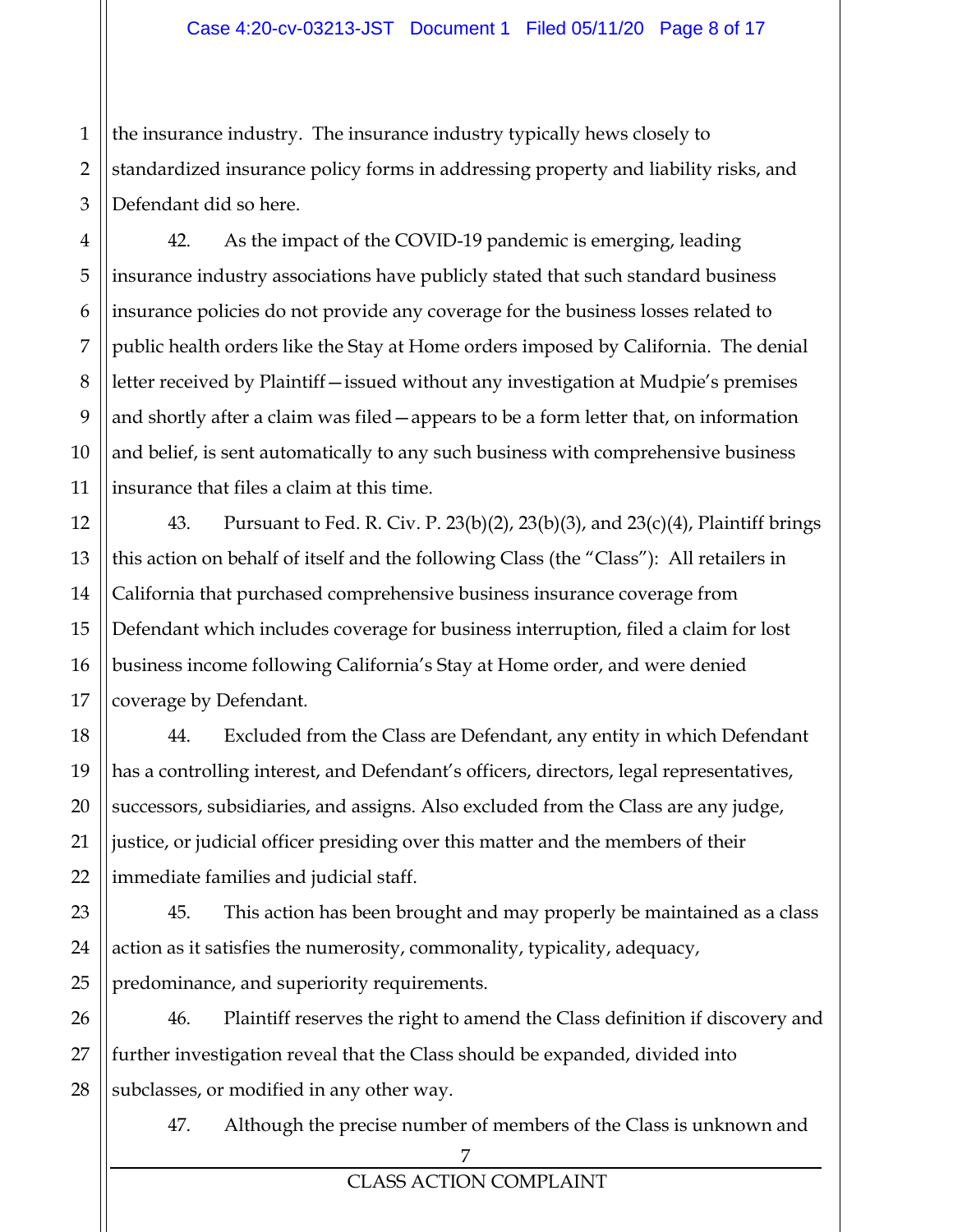1 2 3 4 5 6 can only be determined through appropriate discovery, Plaintiff believes, and on that basis alleges, that the members of the proposed Class are so numerous that joinder of all members would be impracticable. There are tens of thousands of retailers in California which are governed by the Stay at Home order and attendant statewide restrictions, and public reporting reveals that many have filed for coverage but have been denied.

48. Questions of law and fact common to the Class exist that predominate over questions affecting only individual members, including *inter alia*:

7

| 9  |                                                                                            | a. | Whether Defendant's comprehensive business insurance policies                          |  |  |  |
|----|--------------------------------------------------------------------------------------------|----|----------------------------------------------------------------------------------------|--|--|--|
| 10 |                                                                                            |    | cover claims for lost business income under the circumstances                          |  |  |  |
| 11 |                                                                                            |    | present here;                                                                          |  |  |  |
| 12 | Whether the terms, definitions, and exclusions that Defendant<br>$\mathbf{b}$ .            |    |                                                                                        |  |  |  |
| 13 |                                                                                            |    | has relied on to deny coverage reasonably can be construed in the                      |  |  |  |
| 14 |                                                                                            |    | manner Defendant claims, or are otherwise unenforceable as a                           |  |  |  |
| 15 |                                                                                            |    | basis for Defendant's denials or, instead, must be construed to                        |  |  |  |
| 16 |                                                                                            |    | provide coverage under California law;                                                 |  |  |  |
| 17 |                                                                                            | C. | Whether the virus exclusion endorsement excludes coverage for                          |  |  |  |
| 18 |                                                                                            |    | the Stay at Home order;                                                                |  |  |  |
| 19 |                                                                                            | d. | Whether Defendant breached the implied covenant of good faith                          |  |  |  |
| 20 |                                                                                            |    | and fair dealing in its handling of the claim; an                                      |  |  |  |
| 21 |                                                                                            | e. | Whether the declaratory judgment sought is appropriate.                                |  |  |  |
| 22 | 49.                                                                                        |    | Plaintiff is a member of the putative Class. The claims asserted by the                |  |  |  |
| 23 | Plaintiff in this action are typical of the claims of the members of the putative Class as |    |                                                                                        |  |  |  |
| 24 |                                                                                            |    | the claims arise from the same course of conduct by Defendant and the relief sought is |  |  |  |
| 25 | common.                                                                                    |    |                                                                                        |  |  |  |
| 26 | 50.                                                                                        |    | Plaintiff will fairly and adequately represent and protect the interests of            |  |  |  |
| 27 | the members of the putative Class, as its interests coincide with, and are not             |    |                                                                                        |  |  |  |
| 28 |                                                                                            |    | antagonistic to, the other members of the Class. Plaintiff has retained counsel        |  |  |  |
|    |                                                                                            |    | competent and experienced in both consumer protection, insurance coverage, and         |  |  |  |
|    |                                                                                            |    | 8                                                                                      |  |  |  |
|    | <b>CLASS ACTION COMPLAINT</b>                                                              |    |                                                                                        |  |  |  |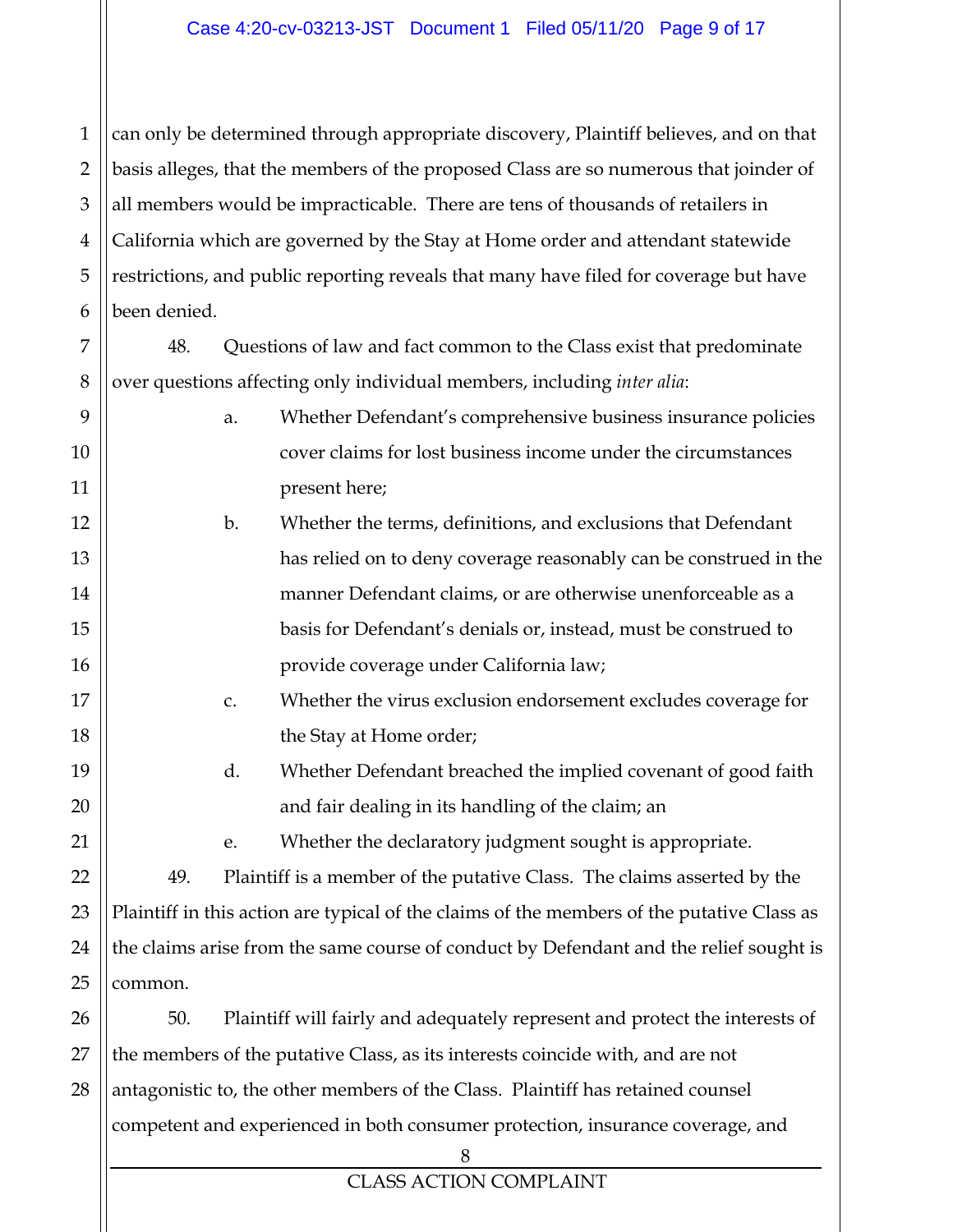1 class-action litigation.

2 3 51. Certification of the Class is appropriate pursuant to Fed. R. Civ. P. 23 (b)(3) because:

| $\overline{4}$ |          | a. | Questions of law or fact common to the respective members of            |
|----------------|----------|----|-------------------------------------------------------------------------|
| 5              |          |    | the Class predominate over questions of law or fact affecting only      |
| 6              |          |    | individual members. This predominance makes class litigation            |
| 7              |          |    | superior to any other method available for the fair and efficient       |
| 8              |          |    | adjudication of these claims including consistency of                   |
| 9              |          |    | adjudications. Absent a class action it would be highly unlikely        |
| 10             |          |    | that the members of the Class would be able to protect their own        |
| 11             |          |    | interests because the cost of litigation through individual             |
| 12             |          |    | lawsuits might exceed the expected recovery;                            |
| 13             |          | b. | A class action is a superior method for the adjudication of the         |
| 14             |          |    | controversy in that it will permit a large number of claims to be       |
| 15             |          |    | resolved in a single forum simultaneously, efficiently, and             |
| 16             |          |    | without the unnecessary hardship that would result from the             |
| 17             |          |    | prosecution of numerous individual actions and the duplication          |
| 18             |          |    | of discovery, effort, expense, and the burden of the courts that        |
| 19             |          |    | individual actions would create; and                                    |
| 20             |          | c. | The benefits of proceeding as a class action, including providing       |
| 21             |          |    | a method for obtaining redress for claims that would not be             |
| 22             |          |    | practical to pursue individually, outweigh any difficulties that        |
| 23             |          |    | might be argued with regard to the management of the class              |
| 24             |          |    | action.                                                                 |
| 25             | 52.      |    | The Class should also be certified pursuant to Fed. R. Civ. P. 23(b)(2) |
| 26             | because: |    |                                                                         |
| 27             |          | a. | The prosecution of separate actions by the individual members of        |
| 28             |          |    | the proposed class would create a risk of inconsistent                  |
|                |          |    | adjudications, which could establish incompatible standards of          |
|                |          |    | 9                                                                       |
|                |          |    | <b>CLASS ACTION COMPLAINT</b>                                           |
|                |          |    |                                                                         |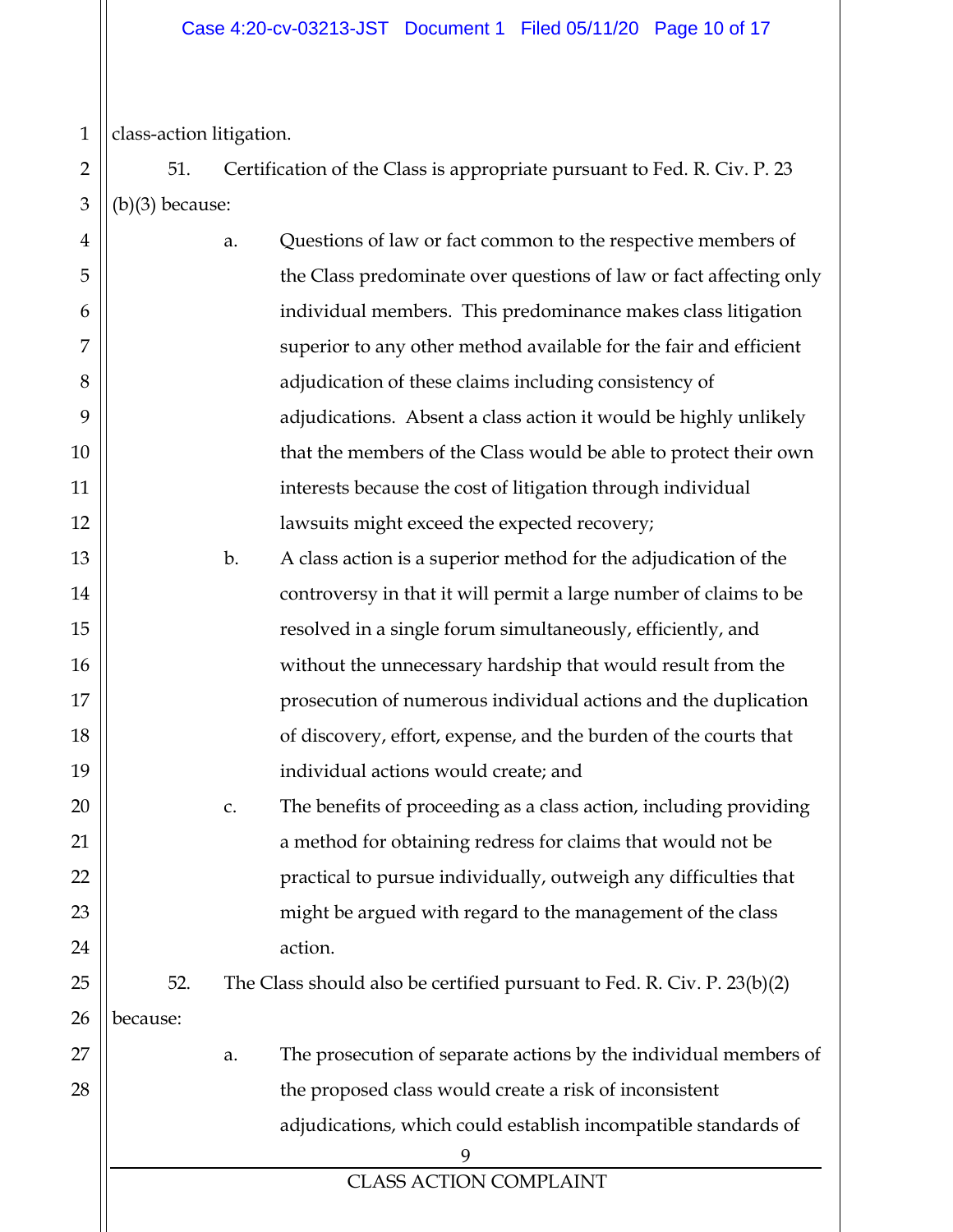| $\mathbf{1}$   |                                                                         | conduct for Defendant;                                                             |  |  |  |  |  |  |
|----------------|-------------------------------------------------------------------------|------------------------------------------------------------------------------------|--|--|--|--|--|--|
| $\overline{2}$ | The prosecution of individual actions could result in<br>$\mathbf{b}$ . |                                                                                    |  |  |  |  |  |  |
| 3              |                                                                         | adjudications, which as a practical matter, would be dispositive                   |  |  |  |  |  |  |
| $\overline{4}$ |                                                                         | of the interests of non-party class members or which would                         |  |  |  |  |  |  |
| 5              | substantially impair their ability to protect their interests; and      |                                                                                    |  |  |  |  |  |  |
| 6              | Defendant has acted or refused to act on grounds generally<br>C.        |                                                                                    |  |  |  |  |  |  |
| 7              | applicable to the proposed Class, thereby making appropriate            |                                                                                    |  |  |  |  |  |  |
| 8              |                                                                         | final and injunctive relief with respect to the members of the                     |  |  |  |  |  |  |
| 9              |                                                                         | proposed Class as a whole.                                                         |  |  |  |  |  |  |
| 10             | 53.                                                                     | Likewise, particular issues are appropriate for certification under Fed. R.        |  |  |  |  |  |  |
| 11             |                                                                         | Civ. P. $23(c)(4)$ because such claims present only particular, common issues, the |  |  |  |  |  |  |
| 12             |                                                                         | resolution of which would advance the disposition of this matter and the parties'  |  |  |  |  |  |  |
| 13             |                                                                         | interests therein. Such particular issues include, but are not limited to:         |  |  |  |  |  |  |
| 14             | a.                                                                      | Whether the comprehensive business insurance policies issued by                    |  |  |  |  |  |  |
| 15             |                                                                         | Defendant cover class members' direct physical loss of property                    |  |  |  |  |  |  |
| 16             |                                                                         | and lost business income following California's Stay at Home                       |  |  |  |  |  |  |
| 17             |                                                                         | order;                                                                             |  |  |  |  |  |  |
| 18             | $\mathbf{b}$ .                                                          | Whether the coverages for direct physical loss of property and                     |  |  |  |  |  |  |
| 19             |                                                                         | lost business income provided by the comprehensive business                        |  |  |  |  |  |  |
| 20             |                                                                         | insurance policies are precluded by exclusions or other                            |  |  |  |  |  |  |
| 21             |                                                                         | limitations in those policies;                                                     |  |  |  |  |  |  |
| 22             | c.                                                                      | Whether Defendant breached contracts by denying                                    |  |  |  |  |  |  |
| 23             |                                                                         | comprehensive business insurance coverage to Plaintiff and Class                   |  |  |  |  |  |  |
| 24             |                                                                         | members;                                                                           |  |  |  |  |  |  |
| 25             | d.                                                                      | Whether summary denial of claims for direct physical loss of                       |  |  |  |  |  |  |
| 26             |                                                                         | property and lost business income, including by invoking an                        |  |  |  |  |  |  |
| 27             |                                                                         | exclusion for viruses, without any investigation or inquiry                        |  |  |  |  |  |  |
| 28             |                                                                         | constitutes bad faith and therefore a breach of the implied                        |  |  |  |  |  |  |
|                |                                                                         | covenant of good faith and fair dealing to act in good faith and                   |  |  |  |  |  |  |
|                |                                                                         | 10                                                                                 |  |  |  |  |  |  |
|                |                                                                         | <b>CLASS ACTION COMPLAINT</b>                                                      |  |  |  |  |  |  |
|                |                                                                         |                                                                                    |  |  |  |  |  |  |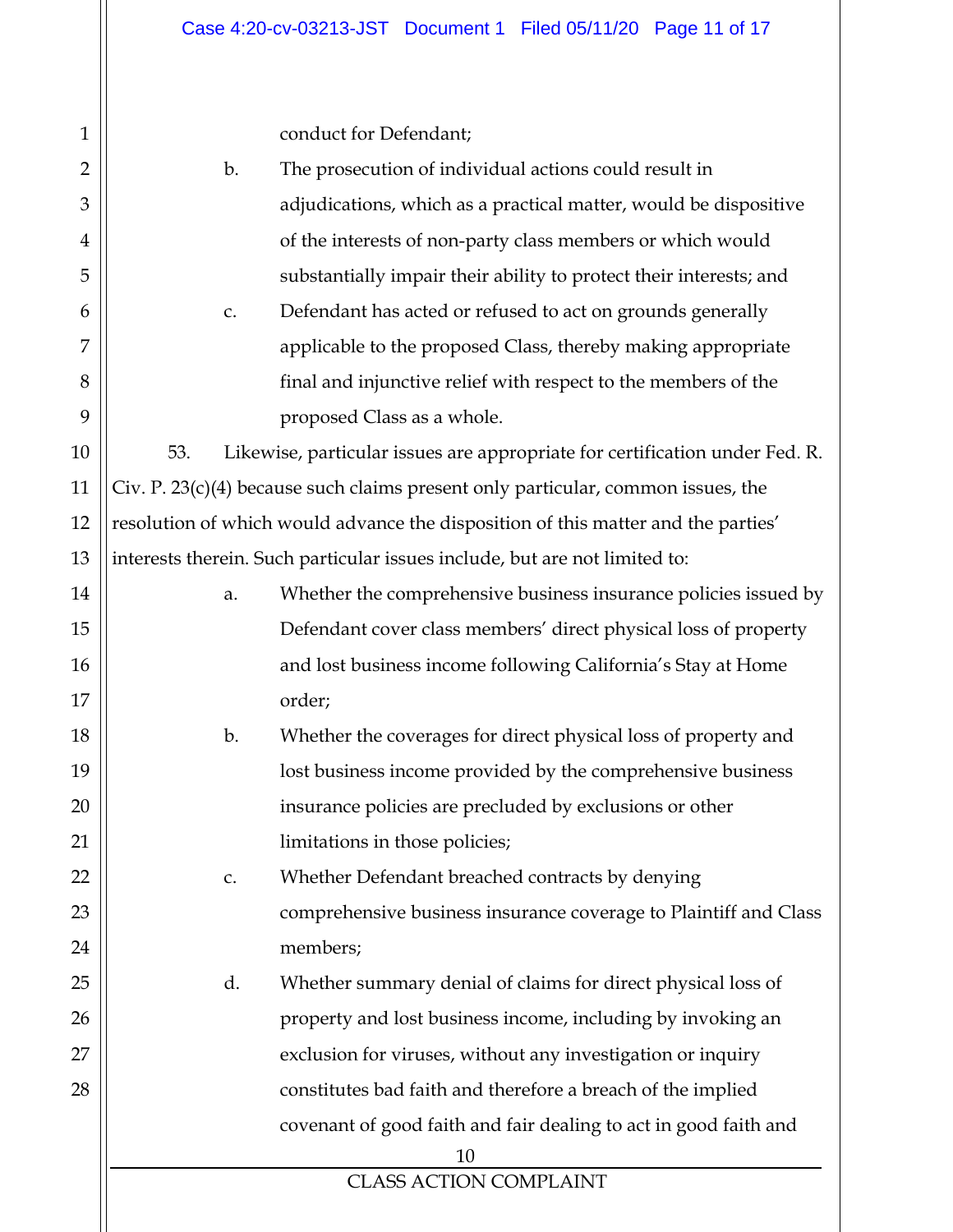| $\mathbf{1}$   |            | with reasonable efforts to perform their contractual duties and                       |
|----------------|------------|---------------------------------------------------------------------------------------|
| $\overline{2}$ |            | not to impair the rights of other parties to receive the rights,                      |
| 3              |            | benefits, and reasonable expectations under the contracts;                            |
| 4              |            | Whether the handling of the claim with the knowledge that<br>e.                       |
| 5              |            | Defendant would not provide coverage for business interruptions                       |
| 6              |            | associated with public health measures such as California's Stay                      |
| 7              |            | at Home order constitutes a breach of the implied covenant of                         |
| 8              |            | good faith and fair dealing; and                                                      |
| 9              |            | f.<br>Whether Plaintiff and Class members are entitled to actual                      |
| 10             |            | damages and/or injunctive relief as a result of Defendant's                           |
| 11             |            | wrongful conduct.                                                                     |
| 12             |            | <b>FIRST CAUSE OF ACTION</b>                                                          |
| 13             |            | <b>Declaratory Judgment</b>                                                           |
| 14             | 54.        | Plaintiff re-alleges the paragraphs above as if fully set forth herein.               |
| 15             | 55.        | Plaintiff purchased a comprehensive business insurance policy from                    |
| 16             | Defendant. |                                                                                       |
| 17             | 56.        | Plaintiff paid all premiums required to maintain its comprehensive                    |
| 18             |            | business insurance policy in full force.                                              |
| 19             | 57.        | The comprehensive business insurance policy includes provisions that                  |
| 20             |            | provide coverage for the direct physical loss of or damage to the premises as well as |
| 21             |            | actual loss of business income and extra expenses sustained during the suspension of  |
| 22             |            | operations as a result of such loss or damage.                                        |
| 23             | 58.        | On or about March 19, California issued the Stay at Home order,                       |
| 24             |            | mandating that all Californians remain at home, with certain exceptions. This         |
| 25             |            | mandate required retailers to cease all non-essential services. This mandate also     |
| 26             |            | applied to neighboring businesses, thus causing widespread closures surrounding       |
| 27             |            | Plaintiff's business premises.                                                        |
| 28             | 59.        | As a result of this mandate, the covered property of Plaintiff lost some              |
|                |            | or all of its functionality and/or became useless or uninhabitable, resulting in      |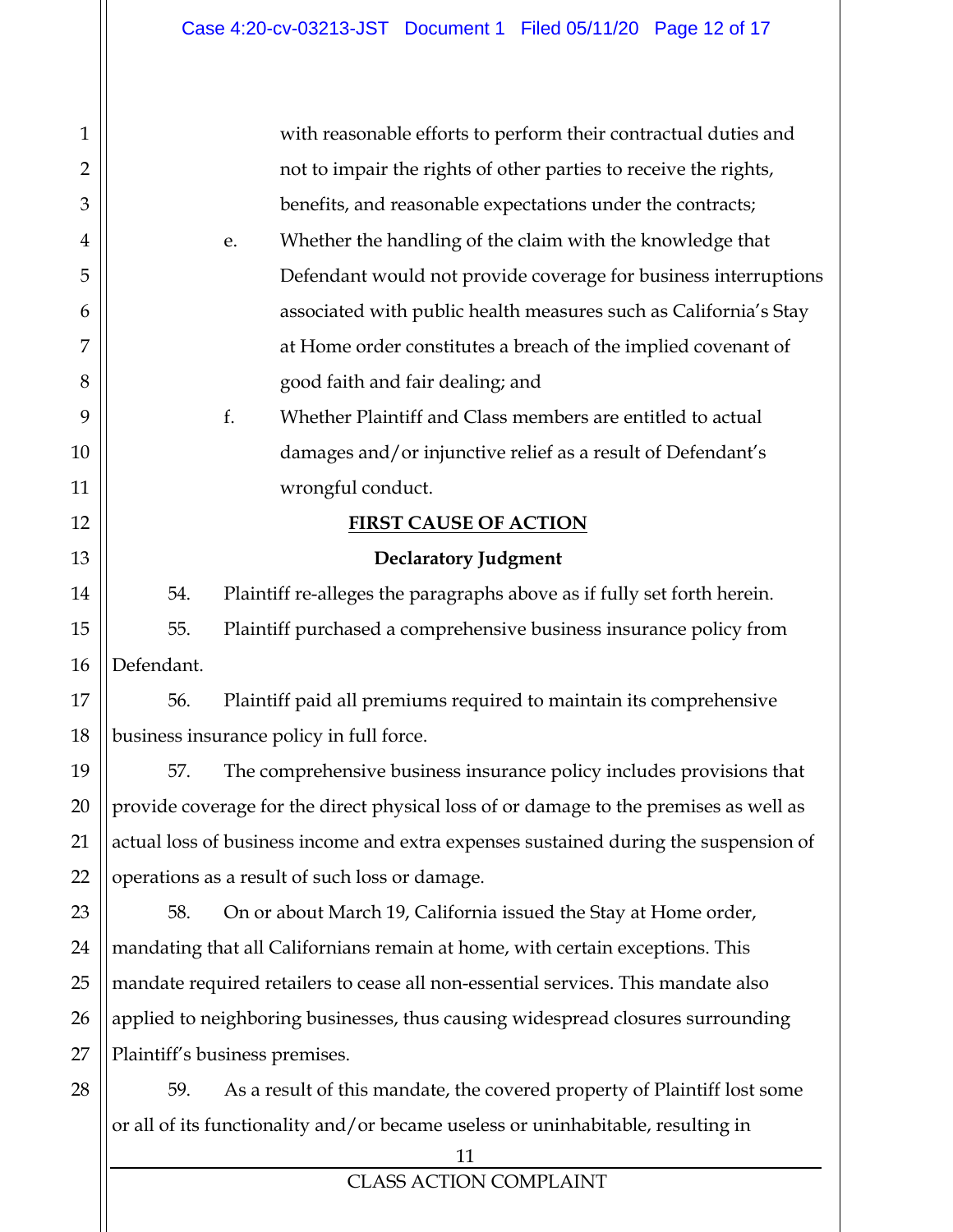1 substantial loss of business income.

60. These losses are insured losses under several provisions of Plaintiff's comprehensive business insurance policy including business income and expense coverage, and coverage for civil authority orders.

61. There are no applicable, enforceable exclusions or definitions in the insurance policies that preclude coverage for these losses.

62. WHEREFORE, Plaintiff seeks a declaration for itself and similarly situated retailers that its business income losses are covered and not precluded by exclusions or other limitations in its comprehensive business insurance policy.

#### **SECOND CAUSE OF ACTION**

#### **Breach of Contract**

63. Plaintiff re-alleges the paragraphs above as if fully set forth herein. 64. Plaintiff purchased a comprehensive business insurance policy from Defendant to insure against all risks (unless specifically excluded) a business might face. This policy was a binding contract that afforded Plaintiff comprehensive business insurance under the terms and conditions of the policy.

65. Plaintiff met all or substantially all of its contractual obligations, including paying all the premiums required by Defendant.

66. On or about March 19, California issued the Stay at Home order, mandating that all Californians remain at home, with certain exceptions. This mandate required retailers, including that owned by Plaintiff, to cease all in-person services. This mandate also applied to neighboring businesses, thus causing widespread closures surrounding Plaintiff's business premises.

67. Beginning on March 16, 2020, and continuing through the date of the filing of this Complaint, Plaintiff suffered the direct physical loss of property and lost business income following California's Stay at Home order—losses which were covered under the comprehensive business insurance policy purchased from Defendant.

68. There are no applicable, enforceable exclusions in Plaintiff's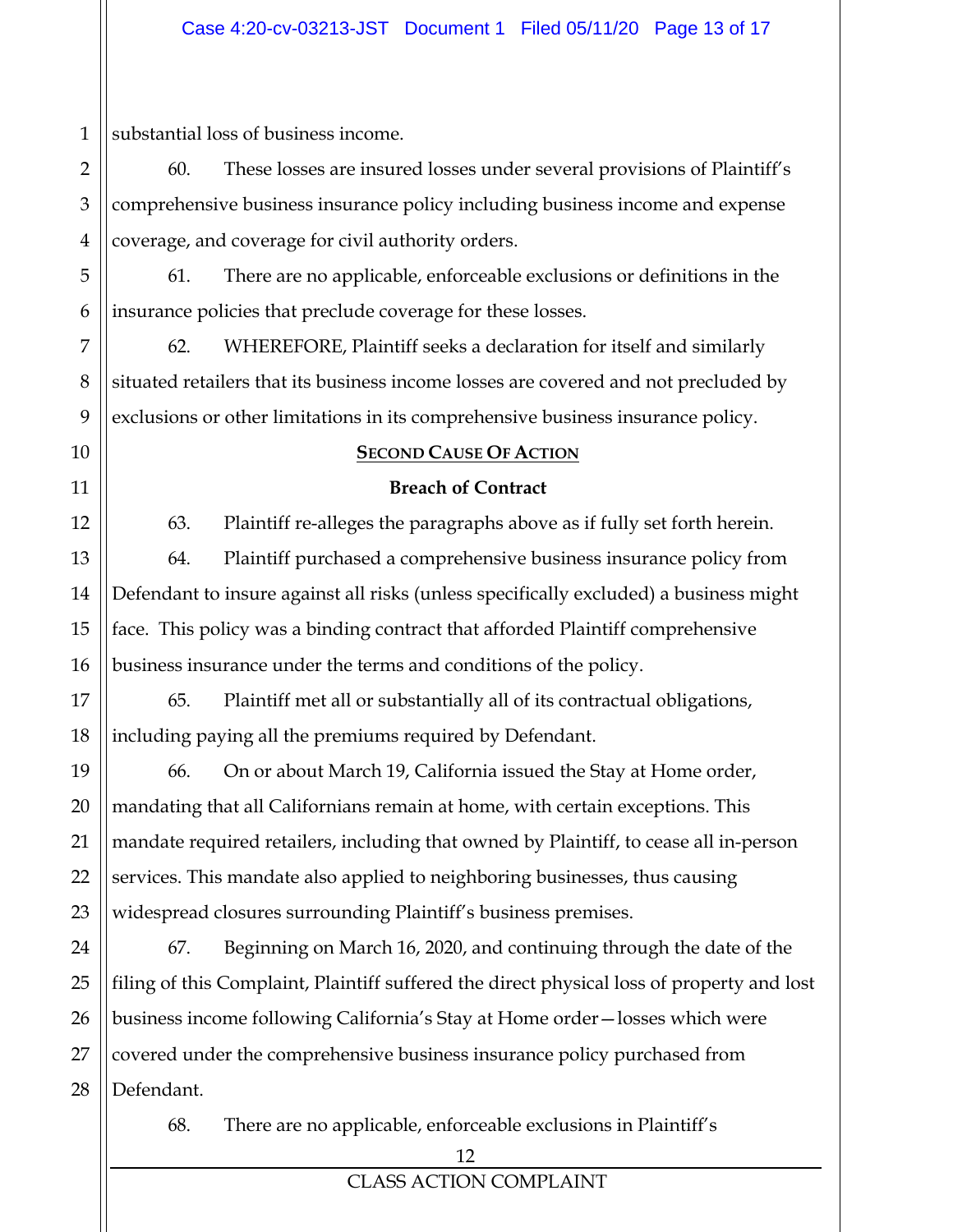1 comprehensive business insurance policy that precludes coverage.

2 3 69. Defendant breached its contract by denying comprehensive business insurance coverage to Plaintiff.

70. As a direct and proximate result of Defendant's denial of comprehensive business insurance coverage to Plaintiff, Plaintiff suffered damages.

71. WHEREFORE, Plaintiff seeks: (a) a judgment for itself and similarly situated retailers that Defendant breached its contracts with Plaintiff; and (b) corresponding damages for that breach.

# **THIRD CAUSE OF ACTION**

4

5

6

7

8

9

10

11

12

13

14

15

16

17

18

19

20

21

22

23

24

25

26

27

28

**Breach of Implied Covenant of Good Faith and Fair Dealing**  72. Plaintiff re-alleges the paragraphs above as if fully set forth herein.

73. Plaintiff contracted with Defendant to provide it with comprehensive business insurance to ensure against all risks (unless specifically excluded) a business might face.

74. This contract was subject to an implied covenant of good faith and fair dealing that all parties would act in good faith and with reasonable efforts to perform their contractual duties—both explicit and fairly implied—and not to impair the rights of other parties to receive the rights, benefits, and reasonable expectations under the contracts. These included the covenant that Defendant would act fairly and in good faith in carrying out its contractual obligations to provide Plaintiff with comprehensive business insurance.

75. Defendant breached the implied covenant of good faith and fair dealing by:

- a. Selling policies that appear to provide liberal coverage for loss of property and lost business income with the intent of interpreting undefined or poorly defined terms, undefined terms, and ambiguously written exclusions to deny coverage under circumstances foreseen by Defendant;
	- b. Denying coverage for loss of property and lost business income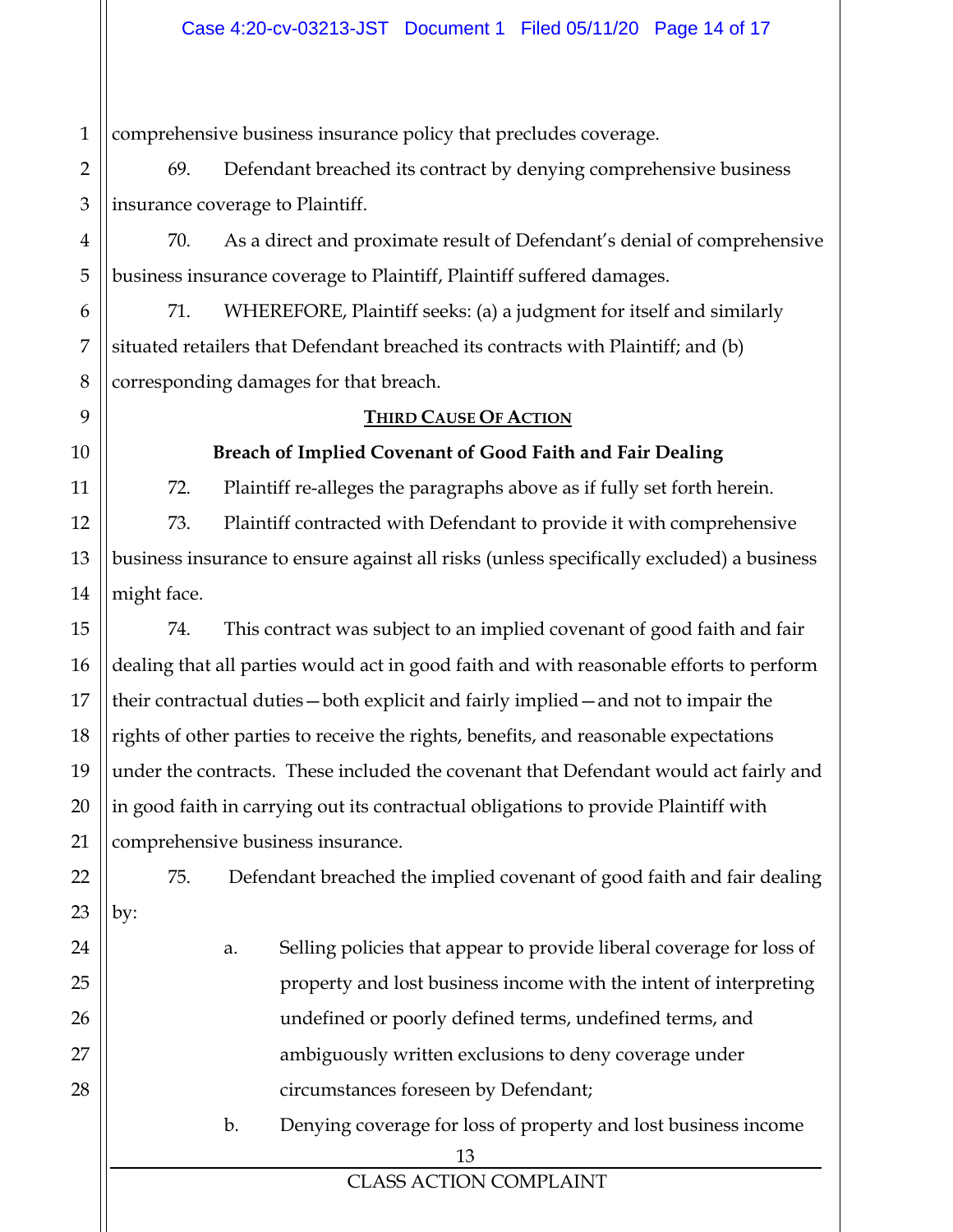unreasonably, and without proper cause, by applying undefined, ambiguous, and contradictory terms contrary to applicable rules of policy construction and the plain terms and purpose of the policy;

- c. Denying Plaintiff's claim for loss of property and loss of business income without conducting a fair, unbiased and thorough investigation or inquiry, arbitrarily and capriciously, and/or with knowledge that the denial was unreasonable under the policy;
	- d. Misrepresenting policy terms; and
- e. Compelling policyholders, including Mudpie*,* to initiate litigation to recover policy benefits to which they are entitled.

76. Plaintiff met all or substantially all of its contractual obligations, including by paying all the premiums required by Defendant.

77. Defendant's failure to act in good faith in providing comprehensive business insurance coverage to Plaintiff denied Plaintiff the full benefit of its bargain.

78. Accordingly, Plaintiff has been injured as a result of Defendant's breach of the covenant of good faith and fair dealing and is entitled to damages in an amount to be proven at trial.

79. WHEREFORE, Plaintiff seeks: (a) a judgment for itself and similarly situated retailers that Defendant has breached the covenant of good faith and fair dealing implied in its contract with Plaintiff; and (b) corresponding damages for that breach.

#### **PRAYER FOR RELIEF**

WHEREFORE, Plaintiff requests, on behalf of itself and the Class, that the Court enter a judgment awarding the following relief:

a. An order certifying this action as a class action under Fed. R. Civ. P. 23, defining the Class as requested herein, appointing Gibbs Law Group LLP and Cohen Milstein Sellers & Toll PLLC, as Class Counsel, and finding that Plaintiff is a proper representative of the Class requested

<sup>14</sup>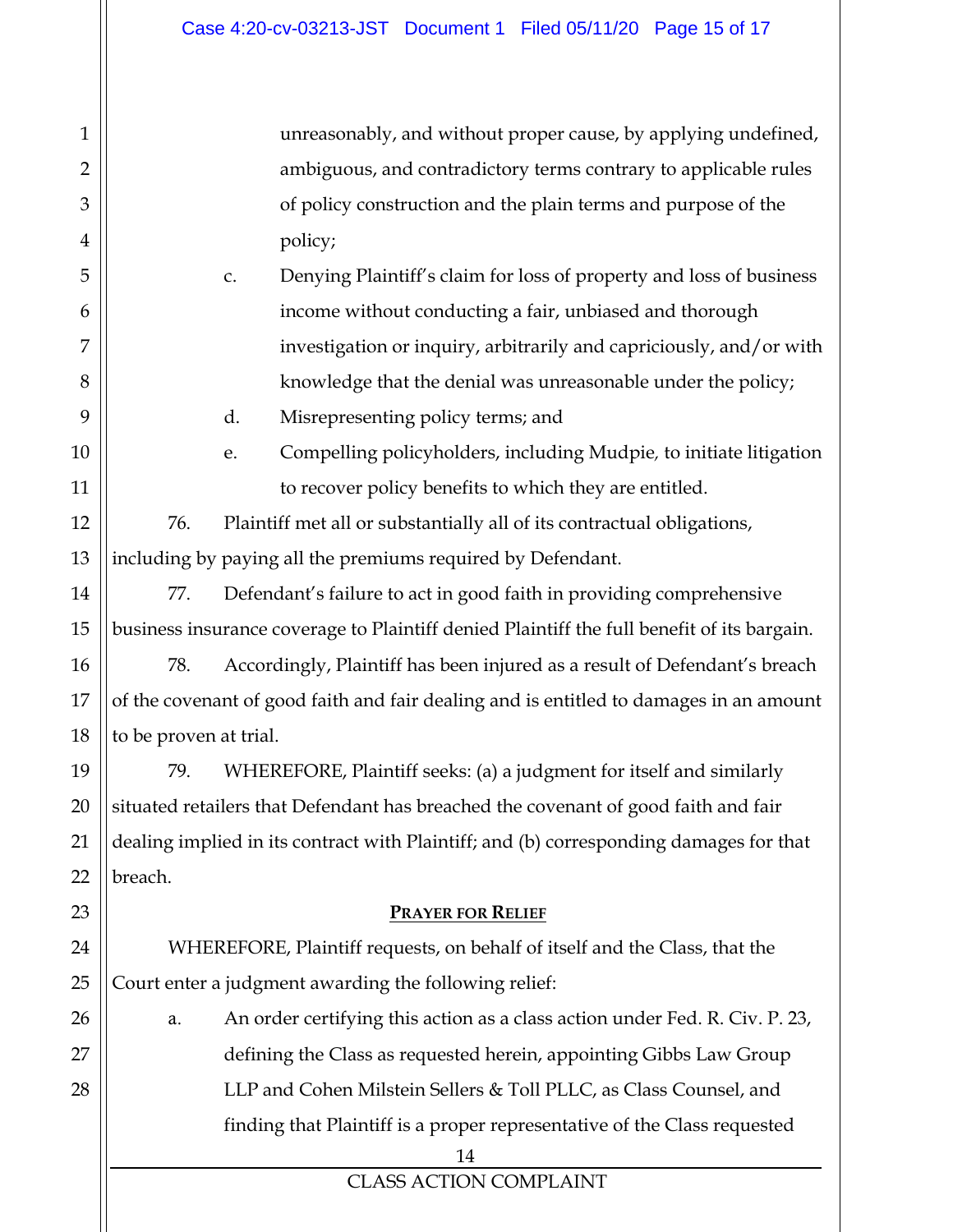|                                                                | herein;                                                              |                                                                            |  |  |  |  |  |  |
|----------------------------------------------------------------|----------------------------------------------------------------------|----------------------------------------------------------------------------|--|--|--|--|--|--|
| b.                                                             | A declaration that Plaintiff's and Class members' losses are covered |                                                                            |  |  |  |  |  |  |
| under Defendant's comprehensive business insurance policy; and |                                                                      |                                                                            |  |  |  |  |  |  |
| $C_{\bullet}$                                                  | Plaintiff also requests damages, attorney's fees and costs, and such |                                                                            |  |  |  |  |  |  |
|                                                                | other and further relief as is just and proper as compensation for   |                                                                            |  |  |  |  |  |  |
|                                                                |                                                                      |                                                                            |  |  |  |  |  |  |
|                                                                | Defendant's breach of contract and breach of the implied covenant of |                                                                            |  |  |  |  |  |  |
|                                                                | good faith and fair dealing.                                         |                                                                            |  |  |  |  |  |  |
|                                                                |                                                                      | <b>JURY DEMAND</b>                                                         |  |  |  |  |  |  |
|                                                                |                                                                      | Plaintiff demands a trial by jury for all issues so triable under the law. |  |  |  |  |  |  |
|                                                                |                                                                      |                                                                            |  |  |  |  |  |  |
| Dated: May 11, 2020                                            |                                                                      | Respectfully submitted,                                                    |  |  |  |  |  |  |
|                                                                |                                                                      | <b>GIBBS LAW GROUP LLP</b>                                                 |  |  |  |  |  |  |
|                                                                |                                                                      |                                                                            |  |  |  |  |  |  |
|                                                                |                                                                      | By: /s/ Eric H. Gibbs                                                      |  |  |  |  |  |  |
|                                                                |                                                                      | Eric H. Gibbs                                                              |  |  |  |  |  |  |
|                                                                |                                                                      | Andre M. Mura                                                              |  |  |  |  |  |  |
|                                                                |                                                                      | <b>Karen Barth Menzies</b>                                                 |  |  |  |  |  |  |
|                                                                |                                                                      | Amy M. Zeman                                                               |  |  |  |  |  |  |
|                                                                |                                                                      | <b>Steve Lopez</b><br>505 14th Street, Suite 1110                          |  |  |  |  |  |  |
|                                                                |                                                                      | Oakland, CA 94612                                                          |  |  |  |  |  |  |
|                                                                |                                                                      | Telephone: (510) 350-9700                                                  |  |  |  |  |  |  |
|                                                                |                                                                      | Facsimile: (510) 350-9701                                                  |  |  |  |  |  |  |
|                                                                |                                                                      | ehg@classlawgroup.com                                                      |  |  |  |  |  |  |
|                                                                |                                                                      | amm@classlawgroup.com                                                      |  |  |  |  |  |  |
|                                                                |                                                                      | kbm@classlawgroup.com                                                      |  |  |  |  |  |  |
|                                                                |                                                                      | amz@classlawgroup.com<br>sal@classlawgroup.com                             |  |  |  |  |  |  |
|                                                                |                                                                      |                                                                            |  |  |  |  |  |  |
|                                                                |                                                                      | Andrew N. Friedman (pro hac vice forthcoming)                              |  |  |  |  |  |  |
|                                                                |                                                                      | Victoria S. Nugent (pro hac vice forthcoming)                              |  |  |  |  |  |  |
|                                                                |                                                                      | Julie Selesnick (pro hac vice forthcoming)                                 |  |  |  |  |  |  |
|                                                                |                                                                      | Geoffrey Graber (SBN 211547)<br>Eric Kafka (pro hac vice forthcoming)      |  |  |  |  |  |  |
|                                                                |                                                                      | Karina G. Puttieva (SBN 317702)                                            |  |  |  |  |  |  |
|                                                                |                                                                      | 15                                                                         |  |  |  |  |  |  |
|                                                                |                                                                      | <b>CLASS ACTION COMPLAINT</b>                                              |  |  |  |  |  |  |
|                                                                |                                                                      |                                                                            |  |  |  |  |  |  |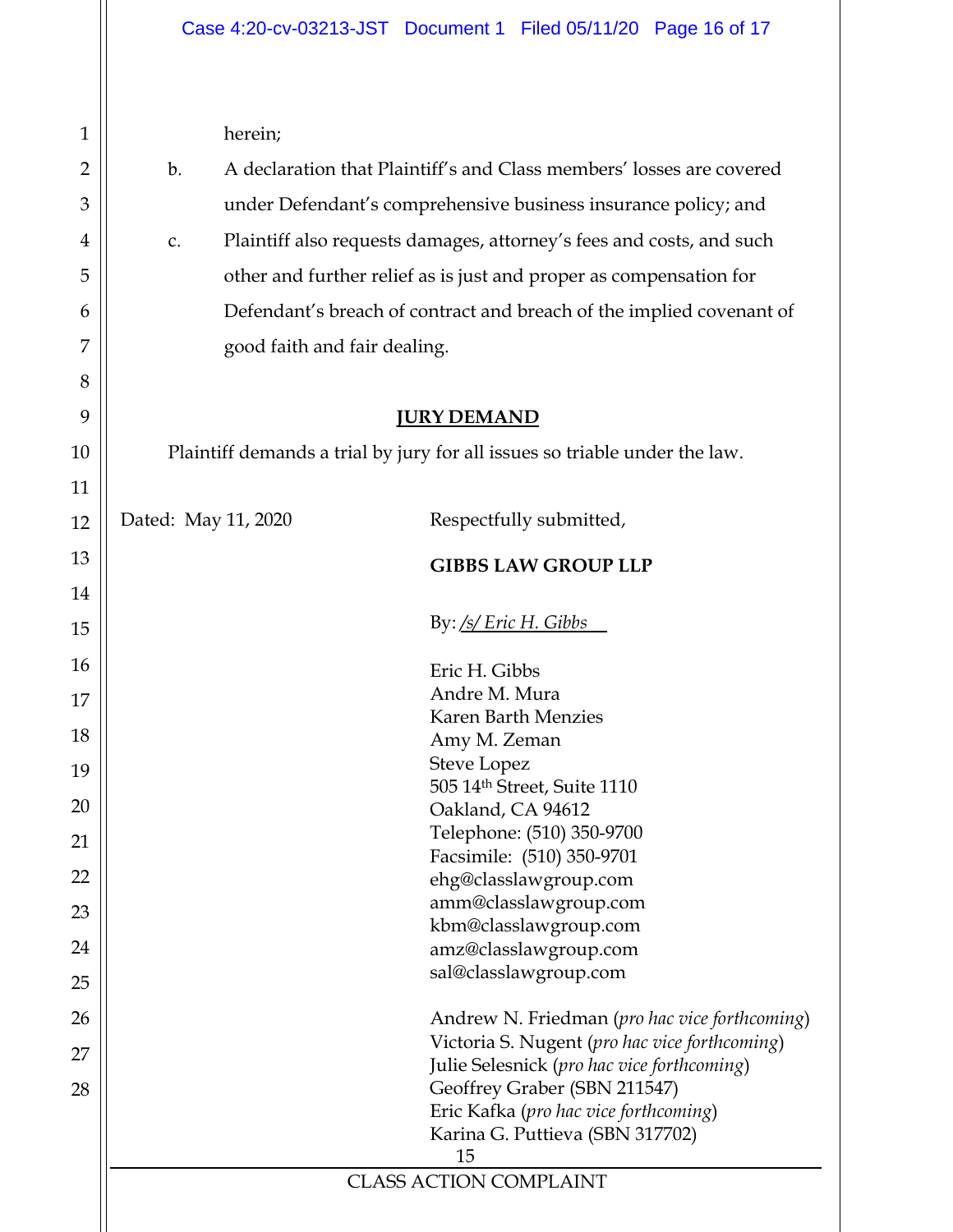**COHEN MILSTEIN SELLERS & TOLL PLLC** 

1100 New York Ave. NW, Fifth Floor Washington, DC 20005 Telephone: (202) 408-4600 Facsimile: (202) 408-4699 afriedman@cohenmilstein.com vnugent@cohenmilstein.com jselesnick@cohenmilstein.com ggraber@cohenmilstein.com ekafka@cohenmilstein.com kputtieva@cohenmilstein.com

*Attorneys for Plaintiff and Proposed Class*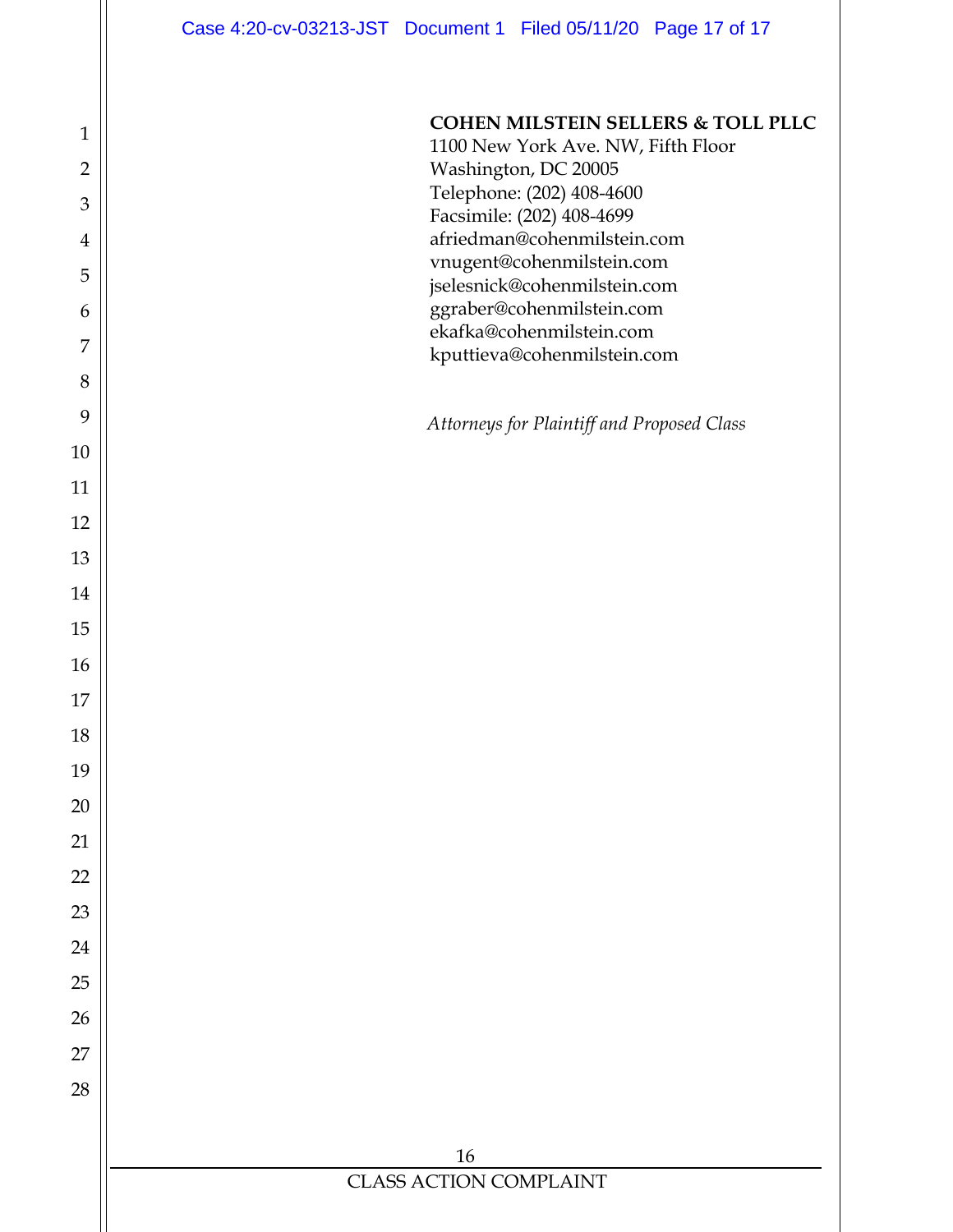# JS-CAND 44 (Rev. 07/19) **Case 4:20-cv-03213-JST, Document 1-1 Filed 05/11/20 Page 1 of 2**<br>**CIVIL COVER SHEET**

The JS-CAND 44 civil cover sheet and the information contained herein neither replace nor supplement the filing and service of pleadings or other papers as required by law, except as provided by local rules of court. This

|                                                                                                            | I. (a) PLAINTIFFS<br>Mudpie, Inc.                                                                       |    |                                                                                                                                                                            | <b>DEFENDANTS</b>    |            |                | Travelers Casualty Insurance Company of America                                                              |            |                |
|------------------------------------------------------------------------------------------------------------|---------------------------------------------------------------------------------------------------------|----|----------------------------------------------------------------------------------------------------------------------------------------------------------------------------|----------------------|------------|----------------|--------------------------------------------------------------------------------------------------------------|------------|----------------|
| County of Residence of First Listed Plaintiff (EXCEPT IN U.S. PLAINTIFF CASES)<br>(b)<br>San Francisco, CA |                                                                                                         |    | County of Residence of First Listed Defendant<br>(IN U.Š. PLAINTIFF CASES ONLY)<br>IN LAND CONDEMNATION CASES, USE THE LOCATION OF<br>NOTE:<br>THE TRACT OF LAND INVOLVED. |                      |            |                |                                                                                                              |            |                |
| (c)                                                                                                        | Attorneys (Firm Name, Address, and Telephone Number)                                                    |    |                                                                                                                                                                            | Attorneys (If Known) |            |                |                                                                                                              |            |                |
| H.                                                                                                         | <b>BASIS OF JURISDICTION</b> (Place an "X" in One Box Only)                                             | Ш. | (For Diversity Cases Only)                                                                                                                                                 |                      |            |                | <b>CITIZENSHIP OF PRINCIPAL PARTIES</b> (Place an "X" in One Box for Plaintiff<br>and One Box for Defendant) |            |                |
|                                                                                                            |                                                                                                         |    |                                                                                                                                                                            |                      | <b>PTF</b> | <b>DEF</b>     |                                                                                                              | <b>PTF</b> | <b>DEF</b>     |
|                                                                                                            | U.S. Government Plaintiff<br><b>Federal Question</b><br>$\overline{5}$<br>(U.S. Government Not a Party) |    | Citizen of This State                                                                                                                                                      |                      |            |                | Incorporated or Principal Place<br>of Business In This State                                                 | $\times$ 4 | $\overline{4}$ |
|                                                                                                            | U.S. Government Defendant $\times$ 4<br>Diversity<br>(Indicate Citizenship of Parties in Item III)      |    | Citizen of Another State                                                                                                                                                   |                      | -2         | $\overline{2}$ | Incorporated and Principal Place<br>of Business In Another State                                             | 5          | $\times$ 5     |
|                                                                                                            |                                                                                                         |    | Citizen or Subject of a<br>Foreign Country                                                                                                                                 |                      |            | 3              | Foreign Nation                                                                                               | $\sigma$   |                |

#### **IV. NATURE OF SUIT** (Place an "X" in One Box Only)

| <b>CONTRACT</b>                                                                                                                                |                                                                                                                        | <b>TORTS</b>                                               | <b>FORFEITURE/PENALTY</b>                             | <b>BANKRUPTCY</b>                        | <b>OTHER STATUTES</b>                                      |  |  |
|------------------------------------------------------------------------------------------------------------------------------------------------|------------------------------------------------------------------------------------------------------------------------|------------------------------------------------------------|-------------------------------------------------------|------------------------------------------|------------------------------------------------------------|--|--|
| $\times$ 110 Insurance                                                                                                                         | PERSONAL INJURY                                                                                                        | PERSONAL INJURY                                            | 625 Drug Related Seizure of                           | 422 Appeal 28 USC § 158                  | 375 False Claims Act                                       |  |  |
| 120 Marine                                                                                                                                     | 310 Airplane                                                                                                           | 365 Personal Injury - Product                              | Property 21 USC § 881                                 | 423 Withdrawal 28 USC                    | 376 Qui Tam (31 USC                                        |  |  |
| 130 Miller Act                                                                                                                                 | 315 Airplane Product Liability                                                                                         | Liability                                                  | 690 Other                                             | § 157                                    | \$3729(a)                                                  |  |  |
| 140 Negotiable Instrument                                                                                                                      | 320 Assault, Libel & Slander                                                                                           | 367 Health Care/                                           | <b>LABOR</b>                                          | <b>PROPERTY RIGHTS</b>                   | 400 State Reapportionment                                  |  |  |
| 150 Recovery of                                                                                                                                | 330 Federal Employers'                                                                                                 | Pharmaceutical Personal<br><b>Injury Product Liability</b> | 710 Fair Labor Standards Act                          | 820 Copyrights                           | 410 Antitrust                                              |  |  |
| Overpayment Of<br>Veteran's Benefits                                                                                                           | Liability                                                                                                              | 368 Asbestos Personal Injury                               | 720 Labor/Management                                  | 830 Patent                               | 430 Banks and Banking                                      |  |  |
| 151 Medicare Act                                                                                                                               | 340 Marine                                                                                                             | Product Liability                                          | Relations                                             | 835 Patent-Abbreviated New               | 450 Commerce                                               |  |  |
| 152 Recovery of Defaulted                                                                                                                      | 345 Marine Product Liability                                                                                           | PERSONAL PROPERTY                                          | 740 Railway Labor Act                                 | Drug Application                         | 460 Deportation                                            |  |  |
| <b>Student Loans (Excludes</b>                                                                                                                 | 350 Motor Vehicle                                                                                                      | 370 Other Fraud                                            | 751 Family and Medical                                | 840 Trademark                            | 470 Racketeer Influenced &<br><b>Corrupt Organizations</b> |  |  |
| Veterans)                                                                                                                                      | 355 Motor Vehicle Product<br>Liability                                                                                 | 371 Truth in Lending                                       | Leave Act                                             | <b>SOCIAL SECURITY</b>                   | 480 Consumer Credit                                        |  |  |
| 153 Recovery of                                                                                                                                | 360 Other Personal Injury                                                                                              | 380 Other Personal Property                                | 790 Other Labor Litigation<br>791 Employee Retirement | 861 HIA (1395ff)                         | 485 Telephone Consumer                                     |  |  |
| Overpayment                                                                                                                                    | 362 Personal Injury - Medical                                                                                          | Damage                                                     | Income Security Act                                   | 862 Black Lung (923)                     | Protection Act                                             |  |  |
| of Veteran's Benefits                                                                                                                          | Malpractice                                                                                                            | 385 Property Damage Product                                | <b>IMMIGRATION</b>                                    | 863 DIWC/DIWW (405(g))                   | 490 Cable/Sat TV                                           |  |  |
| 160 Stockholders' Suits                                                                                                                        |                                                                                                                        | Liability                                                  |                                                       | 864 SSID Title XVI                       | 850 Securities/Commodities/                                |  |  |
| 190 Other Contract                                                                                                                             | <b>CIVIL RIGHTS</b>                                                                                                    | <b>PRISONER PETITIONS</b>                                  | 462 Naturalization<br>Application                     | 865 RSI (405(g))                         | Exchange                                                   |  |  |
| 195 Contract Product Liability<br>196 Franchise                                                                                                | 440 Other Civil Rights                                                                                                 | <b>HABEAS CORPUS</b>                                       | 465 Other Immigration                                 | <b>FEDERAL TAX SUITS</b>                 | 890 Other Statutory Actions                                |  |  |
|                                                                                                                                                | 441 Voting                                                                                                             | 463 Alien Detainee                                         | Actions                                               | 870 Taxes (U.S. Plaintiff or             | 891 Agricultural Acts                                      |  |  |
| <b>REAL PROPERTY</b>                                                                                                                           | 442 Employment                                                                                                         | 510 Motions to Vacate                                      |                                                       | Defendant)                               | 893 Environmental Matters                                  |  |  |
| 210 Land Condemnation                                                                                                                          | 443 Housing/                                                                                                           | Sentence                                                   |                                                       | 871 IRS-Third Party 26 USC               | 895 Freedom of Information<br>Act                          |  |  |
| 220 Foreclosure                                                                                                                                | Accommodations                                                                                                         | 530 General                                                |                                                       | § 7609                                   | 896 Arbitration                                            |  |  |
| 230 Rent Lease & Ejectment                                                                                                                     | 445 Amer. w/Disabilities-                                                                                              | 535 Death Penalty                                          |                                                       |                                          | 899 Administrative Procedure                               |  |  |
| 240 Torts to Land                                                                                                                              | Employment<br>446 Amer. w/Disabilities-Other                                                                           | <b>OTHER</b>                                               |                                                       |                                          | Act/Review or Appeal of                                    |  |  |
| 245 Tort Product Liability                                                                                                                     | 448 Education                                                                                                          | 540 Mandamus & Other                                       |                                                       |                                          | Agency Decision                                            |  |  |
| 290 All Other Real Property                                                                                                                    |                                                                                                                        | 550 Civil Rights                                           |                                                       |                                          | 950 Constitutionality of State                             |  |  |
|                                                                                                                                                |                                                                                                                        | 555 Prison Condition                                       |                                                       |                                          | <b>Statutes</b>                                            |  |  |
|                                                                                                                                                |                                                                                                                        | 560 Civil Detainee-                                        |                                                       |                                          |                                                            |  |  |
|                                                                                                                                                |                                                                                                                        | Conditions of<br>Confinement                               |                                                       |                                          |                                                            |  |  |
|                                                                                                                                                |                                                                                                                        |                                                            |                                                       |                                          |                                                            |  |  |
| V.                                                                                                                                             | <b>ORIGIN</b> (Place an "X" in One Box Only)                                                                           |                                                            |                                                       |                                          |                                                            |  |  |
| Original<br>$\overline{2}$<br>$\times$ 1                                                                                                       | Removed from<br>$\overline{\phantom{a}}$                                                                               | Remanded from<br>$\overline{4}$                            | Reinstated or<br>5 Transferred from                   | $6\overline{6}$<br>Multidistrict         | 8 Multidistrict                                            |  |  |
| Proceeding<br><b>State Court</b><br>Another District (specify)<br>Litigation-Direct File<br>Appellate Court<br>Reopened<br>Litigation-Transfer |                                                                                                                        |                                                            |                                                       |                                          |                                                            |  |  |
|                                                                                                                                                |                                                                                                                        |                                                            |                                                       |                                          |                                                            |  |  |
| VI.<br><b>CAUSE OF</b>                                                                                                                         | Cite the U.S. Civil Statute under which you are filing <i>(Do not cite iurisdictional statutes unless diversity)</i> : |                                                            |                                                       |                                          |                                                            |  |  |
| <b>ACTION</b>                                                                                                                                  | Class Action Fairness Act, 28 U.S.C. § 1332(d)                                                                         |                                                            |                                                       |                                          |                                                            |  |  |
|                                                                                                                                                | Brief description of cause:                                                                                            |                                                            |                                                       |                                          |                                                            |  |  |
|                                                                                                                                                | Declaratory Judgment, Breach of Contract, Breach of Implied Covenant of Good Faith and Fair Dealing                    |                                                            |                                                       |                                          |                                                            |  |  |
| VII.                                                                                                                                           | <b>REQUESTED IN V CHECK IF THIS IS A CLASS ACTION</b>                                                                  |                                                            | <b>DEMAND \$</b>                                      | CHECK YES only if demanded in complaint: |                                                            |  |  |
| <b>COMPLAINT:</b>                                                                                                                              | UNDER RULE 23, Fed. R. Civ. P.                                                                                         |                                                            |                                                       | <b>JURY DEMAND:</b>                      | $\times$ Yes<br>No.                                        |  |  |
|                                                                                                                                                |                                                                                                                        |                                                            |                                                       |                                          |                                                            |  |  |
| VIII. RELATED CASE(S),<br><b>JUDGE</b><br>DOCKET NUMBER                                                                                        |                                                                                                                        |                                                            |                                                       |                                          |                                                            |  |  |
| <b>IF ANY</b> (See instructions):                                                                                                              |                                                                                                                        |                                                            |                                                       |                                          |                                                            |  |  |
| <b>DIVISIONAL ASSIGNMENT (Civil Local Rule 3-2)</b>                                                                                            |                                                                                                                        |                                                            |                                                       |                                          |                                                            |  |  |
| IX.                                                                                                                                            |                                                                                                                        |                                                            |                                                       |                                          |                                                            |  |  |
| (Place an "X" in One Box Only)                                                                                                                 |                                                                                                                        | <b>× SAN FRANCISCO/OAKLAND</b>                             | <b>SAN JOSE</b>                                       |                                          | <b>EUREKA-MCKINLEYVILLE</b>                                |  |  |
|                                                                                                                                                |                                                                                                                        |                                                            |                                                       |                                          |                                                            |  |  |

**DATE** 05/11/2020 **SIGNATURE OF ATTORNEY OF RECORD** /s/ Eric H. Gibbs